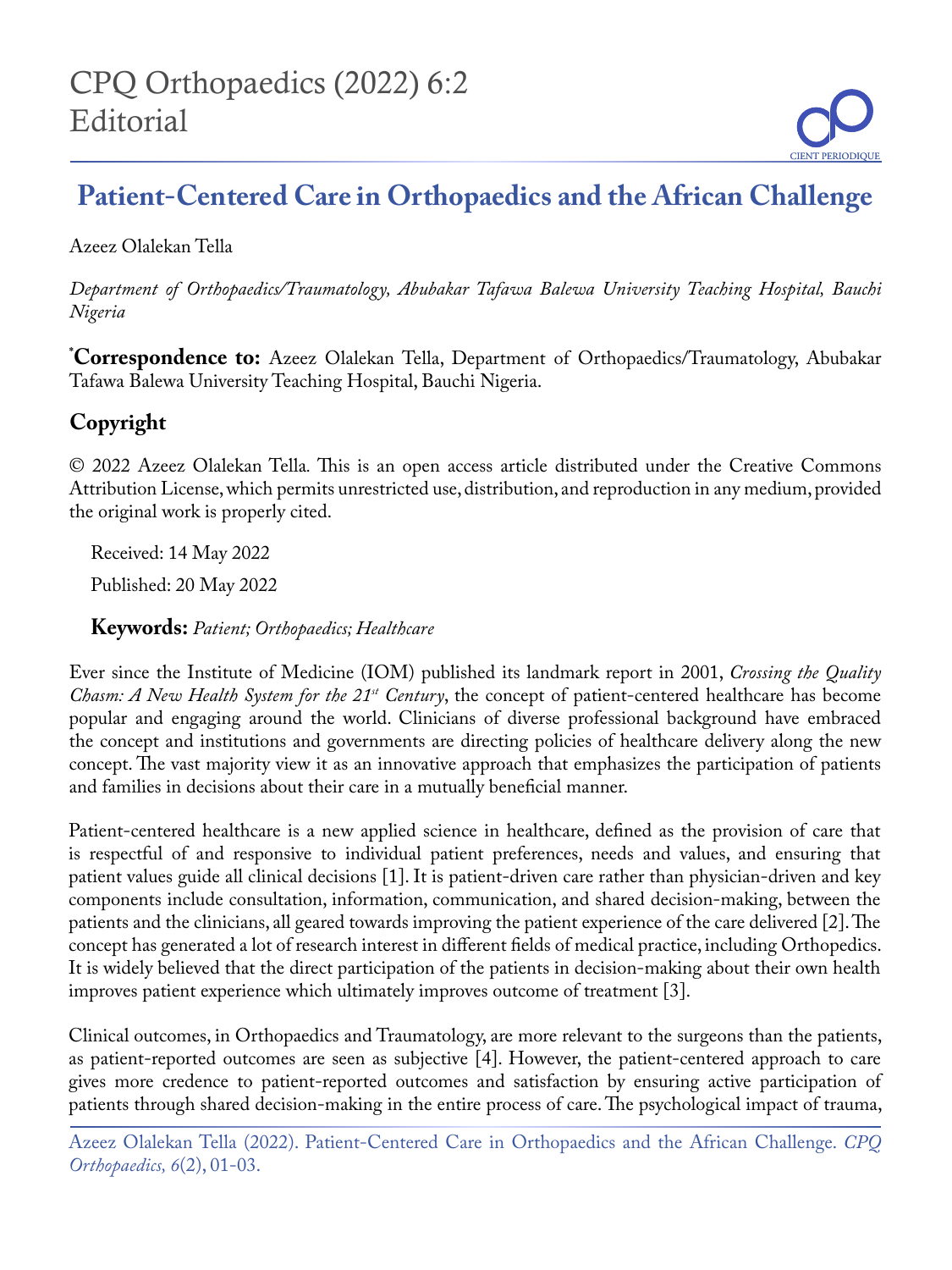for example, may be difficult to measure clinically but patient will often report lack of satisfaction which should prompt the Orthopaedic surgeon to ask further questions. The success or failure of orthopaedic care should be seen beyond images, and subjective reporting of the patient should drive outcomes. The clinicians should take a clue during initial evaluation and determine what is relevant to the patient before proceeding with intervention.

While the rest of the world is making significant progress in adopting patient-centered mode of healthcare, there is dearth of research into the new concept in Africa [2]. Unfortunately, there are peculiar challenges in Africa's health systems that will make it difficult for patient-centered healthcare to thrive. They include the following:

1. The concept of patient-centered healthcare is still evolving around the world. This makes it less popular in Africa among healthcare professionals as many clinicians are either not aware of the concept or simply not interested.

2. The delivery capacity of healthcare services in Africa is still at variance with the needs of the people. Africa still lags in not having a healthcare system that specifically address the healthcare needs of the people and multiple factors are responsible for this. They include poor coordination of care from the Primary Healthcare level up to the Specialized centers, absence of medical insurance making access to quality healthcare difficult, medical brain drain to mention a few [5].

3. The regulatory role of the government in Africa is still poor. Government everywhere is expected to drive appropriate healthcare policy that will lead to improvement in healthcare delivery, but this has not been the case in Africa. For instance, in 2018, the Nigerian government launched The Patients' Bill of Rights (PBoR), which is an aggregation of the rights (and responsibilities) of patients as they seek healthcare across the country. While the government seem committed to this policy documentation, the structures to enable adequate implementation of the policy are grossly lacking.

4. Limited resources in Africa have hampered delivery of high-quality healthcare. Most of the health institutions are ravaged with problems ranging from lack of hospital equipment or shortage in supply of essential drugs to inability to train healthcare professionals to improve the care of their patients [5].

5. Wrong perception of healthcare in Africa is another barrier to this concept [5]. Many health users in Africa do not understand their role in shared decision-making, which is a key component of patient-centered care. Closely related to this is ignorance on the part of the patients about their rights and responsibilities as they seek healthcare.

6. Limited research interest in the concept of patient-centered healthcare. To improve the awareness and knowledge about the concept of patient-centered healthcare, there must be a strong interest among healthcare professionals in related research and policy makers need to prioritize this as well.

Patient-centered care is about individualization of care and increasing participation of the patients and families in the care process. The essence is to improve the relationship between the patients and their healthcare providers, which is known to guarantee improvement in patient outcomes and lead to greater patient satisfaction with care [6]. In addition, clinicians need to focus more on what are relevant outcomes to the patient; like pain, mobility, satisfaction as well as quality of life [7].

Azeez Olalekan Tella (2022). Patient-Centered Care in Orthopaedics and the African Challenge. *CPQ Orthopaedics, 6*(2), 01-03.